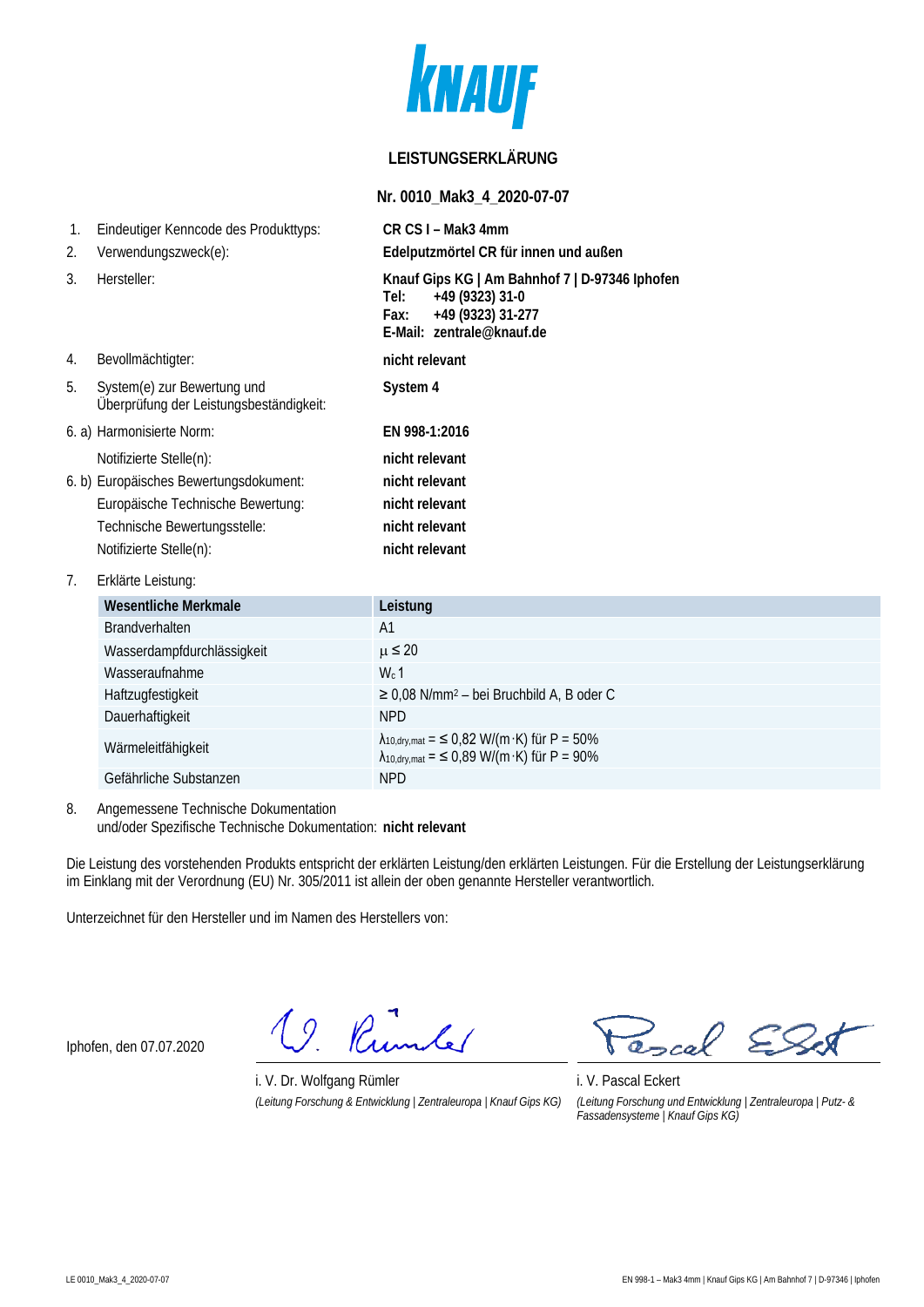

## **DECLARATION OF PERFORMANCE**

#### **No 0010\_Mak3\_4\_2020-07-07**

| 1. | Unique identification code of the product-type: | CR CS I - Mak3 4mm                                                                                                                  |
|----|-------------------------------------------------|-------------------------------------------------------------------------------------------------------------------------------------|
| 2. | Intended use/es:                                | Coloured rendering mortar CR for internal and external use                                                                          |
| 3. | Manufacturer:                                   | Knauf Gips KG   Am Bahnhof 7   D-97346 Iphofen<br>+49 (9323) 31-0<br>Tel:<br>+49 (9323) 31-277<br>Fax:<br>e-mail: zentrale@knauf.de |
| 4. | Authorised representative:                      | not relevant                                                                                                                        |
| 5. | System/s of AVCP:                               | System 4                                                                                                                            |
|    | 6. a) Harmonised standard:                      | EN 998-1:2016                                                                                                                       |
|    | Notified body/ies:                              | not relevant                                                                                                                        |
|    | 6. b) European Assessment Document:             | not relevant                                                                                                                        |
|    | European Technical Assessment:                  | not relevant                                                                                                                        |
|    | <b>Technical Assessment Body:</b>               | not relevant                                                                                                                        |
|    | Notified body/ies:                              | not relevant                                                                                                                        |
| 7. | Declared performance/s:                         |                                                                                                                                     |
|    | <b>Essential characteristics</b>                | Performance                                                                                                                         |
|    | Reaction to fire                                | A <sub>1</sub>                                                                                                                      |
|    | Water vapour permeability                       | $\mu \leq 20$                                                                                                                       |
|    | Water absorption                                | $W_c$ 1                                                                                                                             |
|    | Adhesion                                        | $\geq$ 0,08 N/mm <sup>2</sup> – FP: A, B or C                                                                                       |
|    | Durability                                      | <b>NPD</b>                                                                                                                          |
|    | Thermal conductivity                            | $\lambda_{10, dry, mat} =$ < 0,82 W/(m·K) for P = 50%<br>$\lambda_{10, dry, mat} =$ < 0,89 W/(m·K) for P = 90%                      |
|    | Dangerous substances                            | <b>NPD</b>                                                                                                                          |
| 8. | Appropriate Technical Documentation             |                                                                                                                                     |

and/or Specific Technical Documentation: **not relevant**

The performance of the product identified above is in conformity with the set of declared performance/s. This declaration of performance is issued, in accordance with Regulation (EU) No 305/2011, under the sole responsibility of the manufacturer identified above.

Signed for and on behalf of the manufacturer by:

Iphofen, 2020-07-07

19. Rumber

i. V. Dr. Wolfgang Rümler i. V. Pascal Eckert *(Head of Research & Development | Central Europe | Knauf Gips KG)*

cal

*(Head of Research & Development | Central Europe | plaster and facade | Knauf Gips KG)*